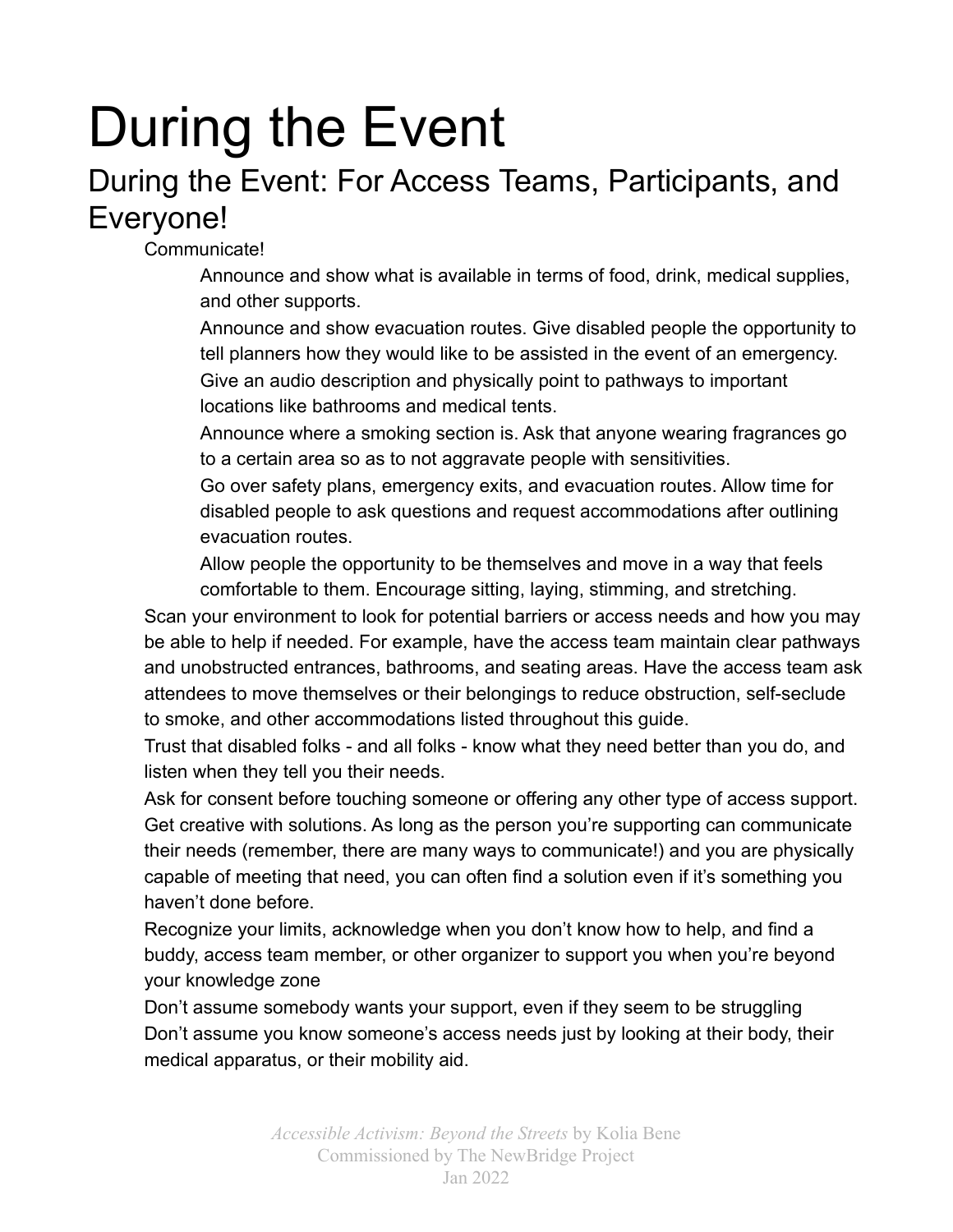Don't leave anyone behind. Don't let a disabled participant get arrested alone without an access support person, if at all possible.

## During the Event: Potential Scenarios

Below is an non-exhaustive list of some disability and health-related scenarios you may encounter, created by a group of disabled activists. It's helpful for every participant to have an access-centered mindframe while attending an action. There are infinite disabilities and access needs, and it would be impossible for this guide to prepare you for every single one. We've tried to focus here on potential scenarios in which it may not be obvious how to accommodate the person whom you're trying to support and to correct common frustrations among disabled people who historically do not get their needs met often.

#### Ask First!

EDIT: We need to be clear that this section is not a broad recommendation to ask people to share vulnerable and personal information with you, most especially information related to diagnosis, disclosure of disability, etc. Disabled people are tired of strangers asking them personal questions. It's traumatic, disturbing, paternalizing, too forward, and often creates uncomfortable power dynamics. To be clear, this section is advice for people who know how to establish access [intimacy](https://leavingevidence.wordpress.com/2011/05/05/access-intimacy-the-missing-link/) (link to awesome, essential blog post by Mia Mingus), for people in care worker roles, and for people who follow the leadership of disabled people.

Always establish consent before offering accommodations, feedback, and the like. People with connective tissue disorders, such as Ehlers-Danlos Syndrome (EDS), are especially sensitive to physical interventions like eye rinsing. Always ask before providing help and let them guide body movements, such as tilting their head back. Remember, these types of disabilities aren't immediately visible, so always ask first. If you spot behavior that seems out of place, consider kindly asking, "Do you have accessibility needs?" This may open conversation to let people say whether their behavior is or is not related to disabilities and to let them share their needs.

#### Communication

A note on accommodating nonspeaking people:

- $\blacklozenge$  Remember not to speak down or speak condescendingly to nonspeaking people, in both tone and language used.
- ◆ Do not assume that nonspeaking people are less capable because they're not speaking.
- ◆ Do not speak over nonspeaking folk.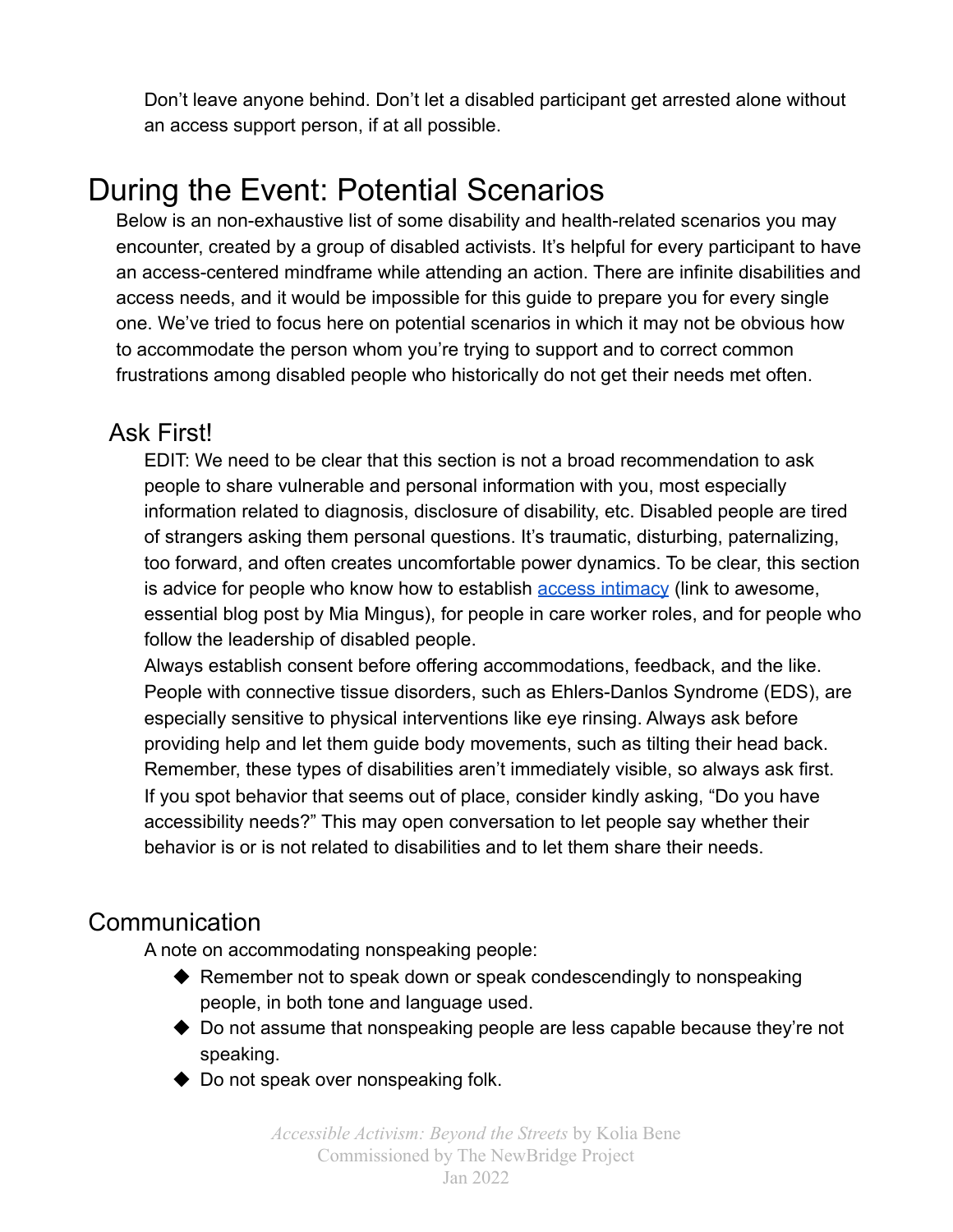◆ Remember to embrace pausing, taking breaks, and allowing ample time for communication.

When assessing an injury, don't be afraid to ask, "What is normal for you?" to get a baseline.

When giving treatment, ask, "Is there any accommodation you need or anything you need access-wise?"

Disabled people are happy to be asked "Is this impairment or something else?" by legitimate questioners like medics.

## Autistic Support

Learn how to spot an autistic meltdown and offer support.

- ◆ [Meltdowns -- The 3 Stage Model](https://autistictic.com/2019/03/23/meltdowns-the-three-stage-model/) by Autistictic Blog
- ◆ [How to Spot & Support an Autistic Meltdown](https://docs.google.com/document/d/1sGRvBNna3psktS7CkFpvzC-deMJWYUunO4e2MRM6uAU/edit?usp=sharing): a break-out guide created from crowdsourced information from autistic activists.

Learning how to support autistic people during high-stress moments can quite literally save their lives. Please make sure at least a few people on your team are comfortable with these guides and reach out to autistic people in your community to learn more about their needs. Remember, autistic people are the best experts on the autistic experience.

## Blind Participants and Visual Impairment

You may encounter someone who is blind or visually impaired who wants/needs assistance finding their way. This is especially likely in scenarios in which someone experiences temporary vision loss due to tear gas. Always ask for consent before offering assistance.

Wayfinding and Signage

◆ Again, it's important to have accessible wayfinding signage.

Proper height, braille, large signs, legible fonts, high contrast color combinations like black and yellow, or no-signal blue and white.

#### Sight Guiding

- ◆ [Listen: How to Sight Guide with Dr. Amy Kavanaugh](https://open.spotify.com/episode/7sXUvln8I3EP2f9iOaiVGb?si=nV3xT2NSSV2MfrL1EoOagw)
- ◆ Follow #DontGrabJustAsk on Twitter
- ◆ Introduce yourself. "Hello, my name is [NAME]. Would you like some assistance?"
- ◆ Offer verbal descriptions.

Example: "The cars have stopped to let you cross. There is a curb cut with a raised surface on the other side of the street."

*Accessible Activism: Beyond the Streets* by Kolia Bene Commissioned by The NewBridge Project Jan 2022